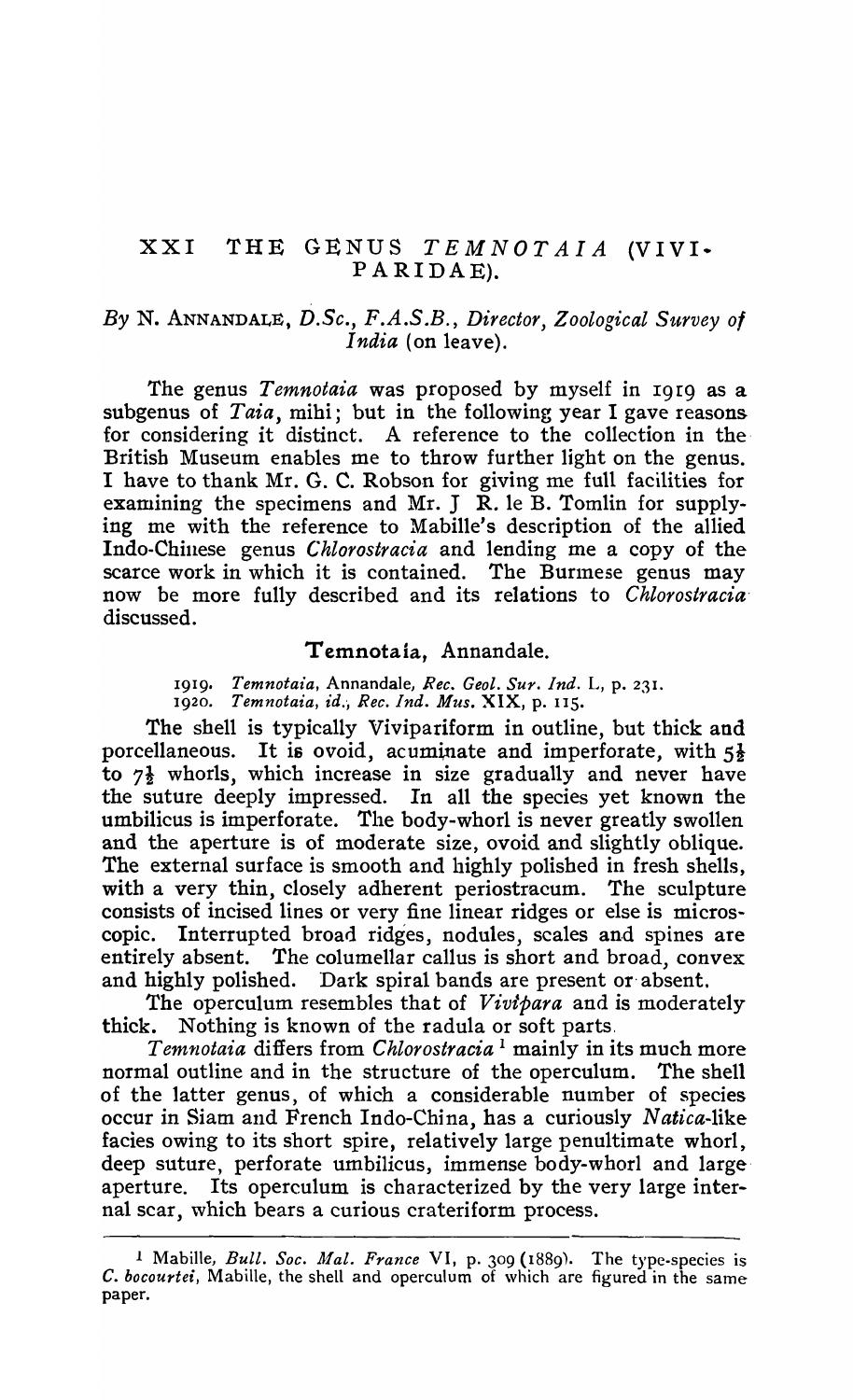My own genus is only known from Upper Burma, Laos and Cambodia. I am now able to distinguish four species as  $follows:$   $-$ 

- I. Shell decorated with well-defined incised spiral lines:
- $5\frac{1}{2}$  whorls ... ..., ..., ... ...  $T$  *incisa*.<br>II. Shell without incised spiral lines, with more than 6 whorls.
	- A. Shell devoid of prominent linear ridges and not at all angulate **... ... ... ...** *T. fulva.*
	- B. Body-whorl of shell bearing linear ridges or distinctly angulate.
		- *i*. Shell with more than one linear ridge:  $7\frac{1}{2}$  whorls *T. concolor.*<br>*ii.* Shell with the body-whorl angulate:  $6\frac{1}{6}$  whorls *T bhamoensis.*

 $ii.$  Shell with the body-whorl angulate:  $6\frac{1}{2}$  whorls

The first of these species is the type-species and is only known from the Chindwin watershed and in a subfossil condition. The second was described by Reeve<sup>1</sup> as *Paludina Julva* from Cambodia and also occurs in Laos. I have examined the type-series of three shells in the British Museum.. *T concolor* 'was originally described by Nevill<sup>2</sup> as *Paludina naticoides* var. *concolor*. The



TEXT-FIG. I.-Photographs (nat. size) of (a) Temnotaia concolor (Nevill).  $(b)$  Temnotaia bhamoensis (Nevill).

type-specimens have apparently been lost, but I was<sup>8</sup> perhaps wrong in thinking that Nevill regarded them as identical with the *.forma typica* of Theobald"s *P. naticoides.* AU he inferred was that the series in Calcutta was the type-series of his variety. In the small series in the British Museum there are two specimens from the Upper Salween, included under the name Vivipara shanensis (Theobald), which agree exactly with Nevill's brief description of the var. *concolor* except that the colour has faded to a greenish buff. The larger of them is here figured. There are  $7\frac{1}{2}$  whorls. *T* bhamoensis was also briefly described by Nevill,<sup>4</sup> as a variety of  $V$ . dissimilis (Müller). I have not the type-specimen before me, but have asked Dr. Baini Prashad to add a note upon it.

3 Annandale, *Rec. Ind. Mus.* XIV, p. 163 (1918).<br>4 Nevill, tom. cit., p. 29.

<sup>&</sup>lt;sup>1</sup> Reeve, *Conch. Icon.* XIV, pl. x, fig. 64 (1864).

<sup>&</sup>lt;sup>2</sup> Nevill, *Hand List Moll. Ind. Mus. II, p. 25 (1885).* Since this was written Col. Godwin Austen has kindly shown me a series of specimens identified by Theobold as *Paludina naticoides*. Apparently he included *T concolor* in that species as well as nearly smooth specimens of the true *Taia naticoides*.